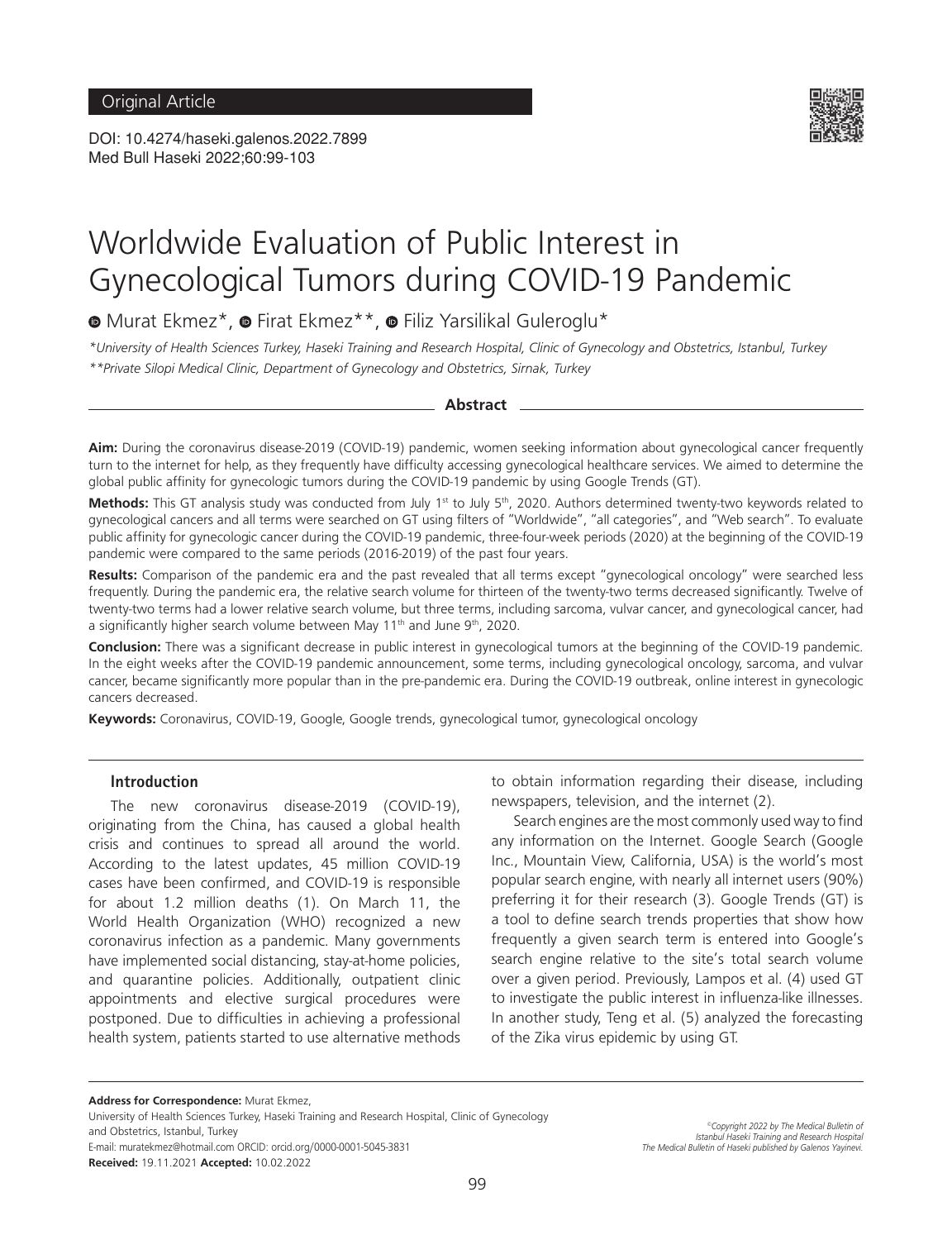While GT was used to describe public interest in different medical fields such as dermatology, otolaryngology, rheumatology, and urology during the COVID-19 outbreak, none of the studies investigated public interest in gynecological tumors during the COVID-19 pandemic. In this study, we determined the affinity of the public for gynecological tumors during the COVID-19 outbreak.

# **Methods**

## **Study Design**

Since the subject analyzed in the present study does not contain any confidential information, personal or patient data, ethics committee approval was not obtained. This retrospective study was conducted from July  $1<sup>st</sup>$  to July 5, 2020. Authors determined twenty-two keywords related to gynecological cancers, including endometrial cancer, uterine cancer, cervical cancer, cervical dysplasia, ovarian cancer, sarcoma, vaginal cancer, vulvar cancer, postmenopausal bleeding, human papilloma virus (HPV), brachytherapy, granulosa cell tumor, choriocarcinoma, dysgerminoma, mole hydatiform, womb cancer, gynecological oncology, CA-125, hysterectomy, ovarian cyst, large loop excision of the transformation zone (LLETZ) and smear test. All terms were searched on GT using filters of "Worldwide", "all categories", and "Web search".

## **Google Trends**

GT provides information about any term among similar samples of all searches performed using the Google search engine at a specified time interval. The situation of Internet research could be achieved and downloaded from the website of GT (https://trends.google.com). The score of GT is introduced on a scale ranging from 0 to 100, and a higher score of GT is associated with a higher relative interest in the term (6).

To evaluate public interest in gynecologic cancer during the COVID-19 pandemic, three-four-week periods from the beginning of the COVID-19 pandemic (March  $12^{th}$ - April 10<sup>th</sup>, April 11<sup>th</sup>-May 10, and May 11<sup>th</sup>-June 9<sup>th</sup>) were compared to the same periods of the past four years (2016-2019). Dates after March 11<sup>th</sup>, 2020, were evaluated because WHO declared COVID-19 as a pandemic on that date.

## **Statistical Analysis**

Data was analyzed by using SPSS Statistics for Windows, Version 21.0 (IBM SPSS Statistics for Windows, Version 23.0. Armonk, NY: IBM Corp). Continuous variables were shown using an arithmetic mean and standard deviations. The normality assumption was checked using the Kolmogorov-Smirnov test. Paired samples, the t-test, and the Wilcoxon test were used to compare differences

between groups. P-values less than 0.05 were considered statistically significant.

# **Results**

A comparison of March 12<sup>th</sup>-April 10<sup>th</sup>, 2020 and March  $12<sup>th</sup>$ -April  $10<sup>th</sup>$ , 2016–2019 revealed that all terms except gynecological oncology were searched less frequently. Additionally, questioning the terms endometrial cancer, uterine cancer, cervical cancer, cervical dysplasia, ovarian cancer, sarcoma, vaginal cancer, HPV, choriocarcinoma, womb cancer, gynecological oncology, CA-125, hysterectomy, ovarian cyst, LLETZ, and smear test statistically significantly decreased. Only the relative search volume of gynecological oncology terms did not decrease during the first period of the pandemic (+10.4, p=0.853) (Table 1).

In the April 11<sup>th</sup>-May 10<sup>th</sup>, 2020, period, the relative search volume for 13 of the 22 terms (endometrial cancer, uterine cancer, cervical cancer, cervical dysplasia, ovarian cancer, postmenopausal bleeding, HPV, brachytherapy, granulosa cell tumor, CA-125, hysterectomy, ovarian cyst, and smear test) statistically significantly decreased. Conversely, the relative research volume of nine terms was comparable with pre-pandemic era. None of the terms were searched significantly more frequently than in the previous four years (Table 1).

In the May 11<sup>th</sup>-June 9<sup>th</sup>, 2020, period, the relative search volume for 12 of 22 terms (uterine cancer, cervical cancer, cervical dysplasia, ovarian cancer, postmenopausal bleeding, HPV, choriocarcinoma, CA-125, hysterectomy, ovarian cyst, LLETZ, and smear test) had a lower relative search volume. However, the inquiry of seven terms (endometrial cancer, vaginal cancer, brachytherapy, dysgerminoma, granulosa cell tumor, mole hydatidiform, and womb cancer) was similar; however, the search terms (sarcoma, vulvar cancer, and gynecological cancer) had statistically significantly increased compared to the prior 4 years (p=0.045, p=0.015, and p=0.001, respectively). Overall, public interest in 22 terms decreased statistically significantly during the pandemic (-30.2, p=0.001 from March 12<sup>th</sup> to April 10<sup>th</sup>, 2020; -30.6, p=0.001 from April 11<sup>th</sup> to May 10, 2020; and -15.2, p=0.001 from May 11<sup>th</sup> to June  $9<sup>th</sup>$ , 2020, respectively) (Table 1).

# **Discussion**

The sources of achieving knowledge have gained variety today, and many people prefer to use the Internet instead of written sources. According to Google data, 4 billion people preferred GT as a search engine, and 25% of that population used GT in the English language (7). During the COVID-19 pandemic, we have the chance to evaluate the public's interest in gynecological tumors by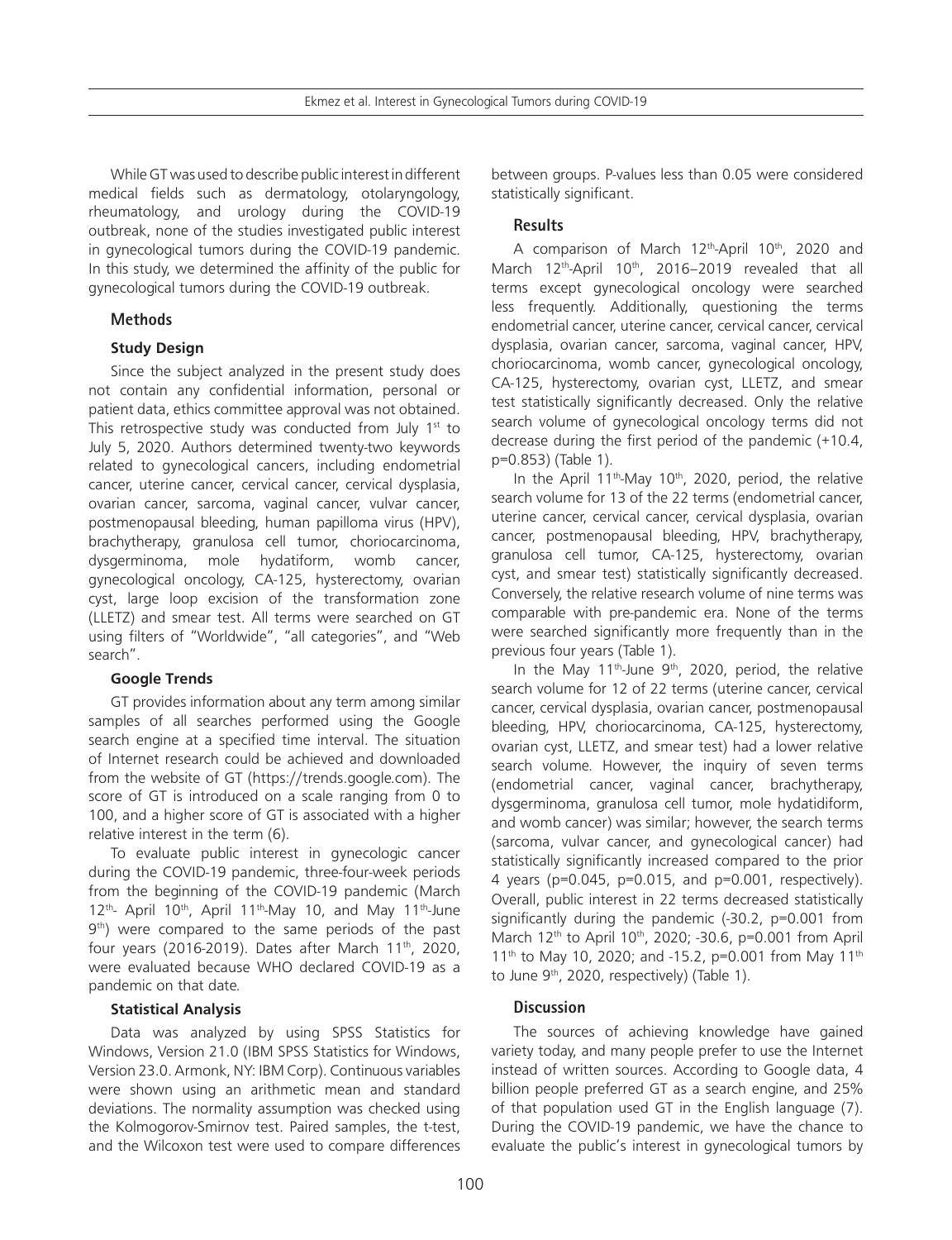| Table 1. Relative search volume of gynecologic or                                                                            |                 |                 | ncology terms |         |                                                                                                          |                     |                     |         |                              |                     |                        |         |
|------------------------------------------------------------------------------------------------------------------------------|-----------------|-----------------|---------------|---------|----------------------------------------------------------------------------------------------------------|---------------------|---------------------|---------|------------------------------|---------------------|------------------------|---------|
|                                                                                                                              | March 12        | - April 10      |               |         | April 11 - May 10                                                                                        |                     |                     |         | May 11 - June                | ၜ                   |                        |         |
|                                                                                                                              | 2020            | 2016-2019       | % change      | P-value | 2020                                                                                                     | 2016-2019           | % change            | P-value | 2020                         | 2016-2019           | % change               | P-value |
| Endometrial cancer                                                                                                           | $24.3 \pm 11.3$ | $35.3 \pm 12.7$ | $-31.2$       | 0.001   | 5<br>$42.5 \pm 12.$                                                                                      | $51.5 \pm 15.4$     | $-17.5$             | 0.003   | 4<br>54.6±18.                | 56.7±19.5           | $-3.7$                 | 0.583   |
| Uterine cancer                                                                                                               | $30.2 \pm 11.3$ | 49.9±15.8       | $-39.5$       | 0.001   | $35.7 + 5.2$                                                                                             | $55.5 \pm 15.4$     | $-35.1$             | 0.001   | 42.6±10.7                    | 49.0±12.3           | $-13.1$                | 0.014   |
| Cervical cancer                                                                                                              | 28.9±7.3        | $50.5 \pm 12.3$ | $-42.8$       | 0.001   | 42.8±6.1                                                                                                 | $65.9 \pm 11.5$     | $-35.1$             | 0.001   | 44.6±5.7                     | 58.5±9.1            | $-23.8$                | 0.001   |
| Cervical dysplasia                                                                                                           | $23.1 \pm 14.$  | $35.5 \pm 21.8$ | $-34.9$       | 0.007   | $22.6 \pm 11.6$                                                                                          | $31.1 \pm 12.9$     | $-27.3$             | 0.005   | $26.7 \pm 14.8$              | $37.2 \pm 15.5$     | $-28.2$                | 0.001   |
| Ovarian cancer                                                                                                               | $32.7 + 5.1$    | $58.7 \pm 12.1$ | $-44.3$       | 0.001   | $32.9 + 4.7$                                                                                             | 49.3±8.6            | $-33.3$             | 0.001   | 50.0±6.1                     | 62.8±8.7            | $-20.4$                | 0.001   |
| Sarcoma                                                                                                                      | 49.8±12.        | $62.9 \pm 13.8$ | $-20.8$       | 0.001   | 55.2±8.4                                                                                                 | 58.3±9.3            | $-5.3$              | 0.128   | $17.9 + 3.1$                 | $16.2 + 3.7$        | LN<br>$\overline{O}$ . | 0.045   |
| Vaginal cancer                                                                                                               | $28.2 \pm 11.8$ | $39.0 \pm 17.4$ | $-27.7$       | 0.002   | 47.3±8.7                                                                                                 | 49.8±10.9           | $-5.0$              | 0.349   | 50.6±16.9                    | $52.2 \pm 13.8$     | $-3.1$                 | 0.600   |
| Vulvar cancer                                                                                                                | $31.9 + 11.4$   | 33.6±15.8       | $-5.1$        | 0.170   | $14.7 + 8.4$                                                                                             | $16.4 + 6.7$        | $-10.4$             | 0.252   | $52.7 \pm 11.9$              | 44.7±16.4           | 17.9                   | 0.015   |
| Postmenopausal<br>bleeding                                                                                                   | $22.7 \pm 11.5$ | $27.6 \pm 12.2$ | $-17.8$       | 0.619   | $21.0 + 8.8$                                                                                             | $36.1 + 9.7$        | œ.<br>$\frac{1}{4}$ | 0.001   | $22.3 + 8.9$                 | 28.8±16.9           | $-22.6$                | 0.044   |
| $rac{1}{2}$                                                                                                                  | 33.2±6.6        | 55.5±12.1       | $-40.2$       | 0.001   | 48.7±5.3                                                                                                 | S<br>$73.3 \pm 13.$ | $-33.6$             | 0.001   | 9<br>$\overline{m}$<br>28.2± | 4<br>$37.3 \pm 7$   | $\infty$<br>-22.       | 0.001   |
| Brachytherapy                                                                                                                | $30.8 + 13.6$   | 35.8±16.7       | $-14.0$       | 0.074   | 34.4±16.5                                                                                                | 45.4±19.8           | $-24.2$             | 0.006   | $30.9 + 10.6$                | $30.6 \pm 15.5$     | $\overline{1}$ .0      | 0.920   |
| Granulosa cell tumor                                                                                                         | $17.5 + 8.8$    | $21.3 + 9.6$    | $-17.8$       | 0.386   | $8.2 \pm 7.6$                                                                                            | $19.1 + 8.2$        | $-4.7$              | 0.761   | $21.2 + 8.2$                 | $22.1 + 7.6$        | $\frac{1}{4}$          | 0.867   |
| Choriocarcinoma                                                                                                              | $19.2 \pm 13.2$ | 34.5±9.9        | -44.3         | 0.004   | $24.5 \pm 12.5$                                                                                          | 29.8±16.7           | $-17.8$             | 0.107   | 28.8±13.7                    | 40.2±19.9           | $-28.4$                | 0.004   |
| Dysgerminoma                                                                                                                 | $19.8 \pm 12.4$ | $20.1 \pm 12.7$ | $-1.5$        | 0.639   | $6.7 + 2.4$                                                                                              | $17.4 \pm 11.2$     | $-61.5$             | 0.001   | 24.9±6.8                     | 25.9±6.8            | -3.9                   | 0.857   |
| Mole hydatiform                                                                                                              | $30.1 \pm 15.6$ | 35.6±20.1       | $-15.4$       | 0.967   | 36.7±6.7                                                                                                 | 39.8±8.2            | $-7.8$              | 0.765   | $42.2 \pm 7.8$               | 46.1±5.9            | 8.5                    | 0.645   |
| Womb cancer                                                                                                                  | 33.4±21.8       | 45.7±25.0       | $-26.9$       | 0.001   | $21.8 + 7.4$                                                                                             | $25.3 \pm 7.6$      | $-13.8$             | 0.222   | $28.3 \pm 11.8$              | $29.3 \pm 13.$      | $-3.4$                 | 0.698   |
| Gynecologica<br>oncology                                                                                                     | $37.1 \pm 14.3$ | 33.6±21.2       | 10.4          | 0.853   | $36.2 + 5.6$                                                                                             | $32.2 + 6.5$        | 12.4                | 0.451   | 42.6±4.1                     | $33.2 + 5.8$        | 28.3                   | 0.001   |
| $Ca-125$                                                                                                                     | $30.3 \pm 11.2$ | 54.6±16.2       | $-44.5$       | 0.001   | $32.7 + 8.6$                                                                                             | 55.7±12.5           | $-41.3$             | 0.001   | 42.9±9.3                     | $54.8 \pm 11.6$     | $-21.7$                | 0.001   |
| Hysterectomy                                                                                                                 | $42.5 + 8.1$    | 69.2±9.2        | $-38.6$       | 0.001   | 44.8±4.2                                                                                                 | 77.7±10.3           | $-42.3$             | 0.001   | 56.4±7.3                     | 71.0±10.7           | $-20.6$                | 0.001   |
| Ovarian cyst                                                                                                                 | 53.4±10.8       | $79.1 \pm 11.6$ | $-32.5$       | 0.001   | 58.2±6.5                                                                                                 | $78.1 \pm 10.1$     | LŊ.<br>$-25.$       | 0.001   | 63.2±6.5                     | 73.7±10.3           | $-14.2$                | 0.001   |
| LLETZ                                                                                                                        | $33.2 \pm 18.$  | 43.2±20.1       | $-23.1$       | 0.009   | $27.1 + 8.1$                                                                                             | 30.9±9.8            | $-12.3$             | 0.176   | $23.7 + 9.3$                 | 0<br>$31.3 \pm 12.$ | $-24.3$                | 0.010   |
| Smear test                                                                                                                   | 19.7 ± 6.1      | $40.5 \pm 15.1$ | $-51.4$       | 0.001   | 21.8±5.8                                                                                                 | 46.2±11.2           | $-52.8$             | 0.001   | $32.9 + 8.7$                 | 48.7±16.4           | $-32.4$                | 0.001   |
| TOTAL                                                                                                                        | $30.5 \pm 12.3$ | 43.7±16.8       | $-30.2$       | 0.001   | $32.7 \pm 17.7$                                                                                          | 47.1±24.7           | $-30.6$             | 0.001   | $38.2 \pm 17.6$              | 45.1±22.5           | $-15.2$                | 0.001   |
| Data were presented as mean with standard deviation. Statist<br>HPV: Human papillomavirus, LLETZ: Large loop excision of the |                 |                 |               |         | ical analyses were performed using t-test and Wilcoxon tests.<br>transformation zone, Ca: Cancer antigen |                     |                     |         |                              |                     |                        |         |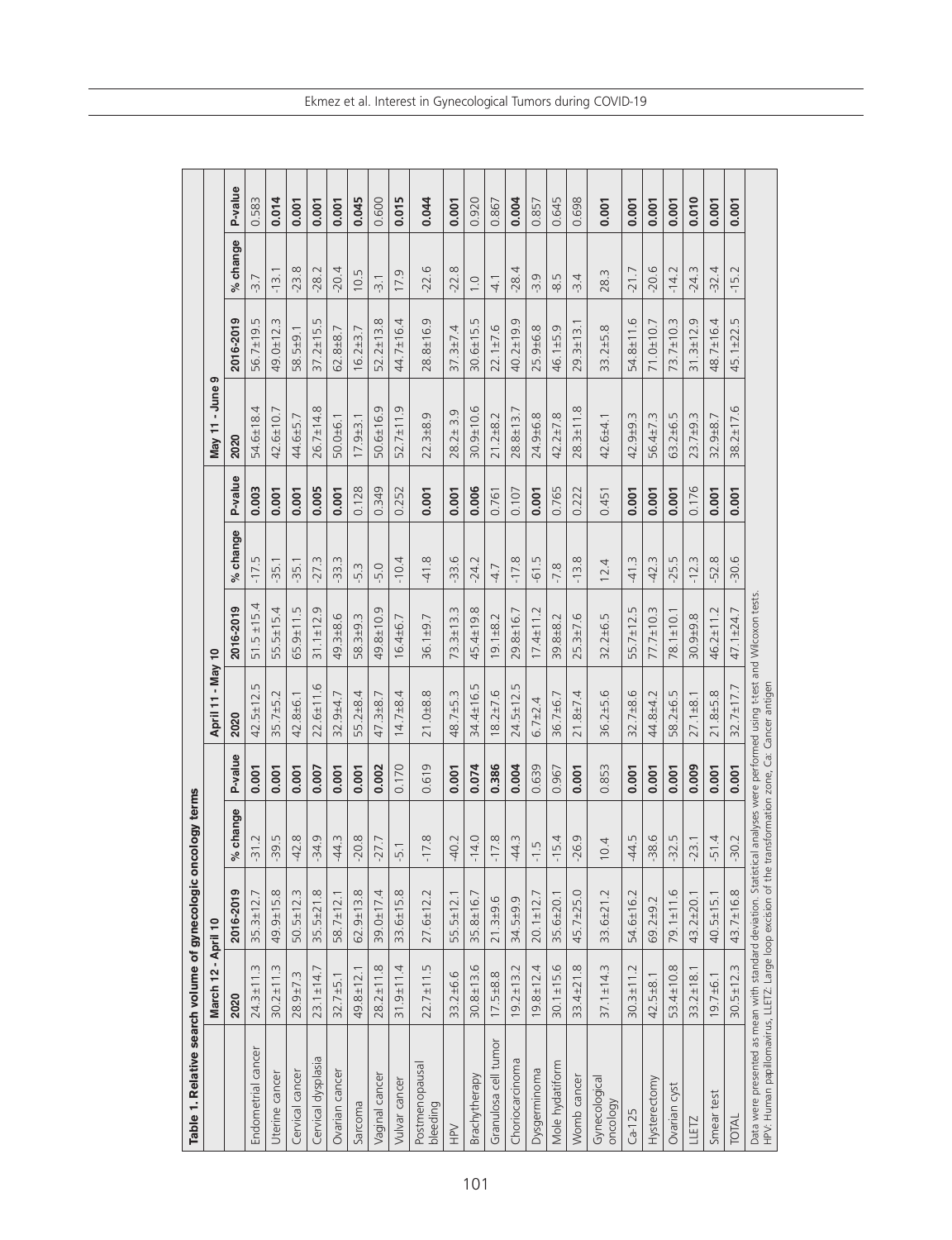using GT due to restrictions on public transportation, quarantine rules, and difficulties in accessing a professional health system. The study revealed a significant decrease in public interest in gynecological tumors in the first 12 weeks of the COVID-19 pandemic. However, the search for gynecological oncology, sarcoma, and vulvar cancer in GT underwent a significant increase in the  $3<sup>rd</sup>$  month of the COVID-19 pandemic.

Previous reports compared the public attention to different diseases in different medical disciplines between the pre-COVID-19 period and the COVID-19 period. Kardeş et al. (8) investigated public interest in 32 terms about rheumatic diseases in the United States of America, and the authors claimed that public interest significantly decreased in the first two months of the COVID-19 pandemic. In another study by Guzman and Barbieri (9), physicians stated a significant decrease in public interest in general dermatological conditions, malignant conditions, and cosmetic procedures in the first 15 days of the COVID-19 pandemic. However, interest in general dermatological terms returned to the pre-COVID-19 period one month after the first days of the COVID-19 pandemic. In the aforementioned studies, we found a significant decrease in public attention to gynecological tumors in the first 12 weeks of the pandemic compared to the prior 4 years of the pandemic era.

Every term that is searched on the Google search engine has a different relative search volume. In this study, we found a significantly higher search volume for "gynecological oncology" between 8 and 12 weeks after the beginning of the pandemic compared to the previous four years. We believe that two reasons may have a role in this result; the first is that the term "gynecological oncology" covers all kinds of cancer, and secondly, that term is known by the public better than specific cancer types. We obtained a similar result in terms of "vulvar cancer" and "sarcoma". Due to the aggressive nature of these two tumors and possible delays, the progression of the stage may increase the public interest in these tumors.

Delay in treating any disease due to factors related to COVID-19 and/or COVID-19 may increase disease cost, morbidity, or mortality in patients. Caplan (10) stated that a six-week delay in breast cancer was related to more advanced disease. In another study on endometrial cancer, Dolly et al. (11) found an increase in mortality in patients due to the prolongation of the time from diagnosis to treatment. Jella et al. (12) investigated the effects of the COVID-19 pandemic on hip and knee arthroplasties, and the authors claimed that the COVID-19 pandemic resulted in greater patient volume and economic burden after the crisis. However, there is no literature yet focusing on the impact of the COVID-19 outbreak on the diagnosis and treatment of gynecological tumors, which may be the subject of another study.

#### **Study Limitations**

When evaluating the findings of this study, some limitations must be addressed. These findings apply solely to Google search queries. Although Google is the most popular search engine on the planet, more research is needed to determine whether the search behavior described here is similar or different for other search engines or platforms. Our study includes data generated throughout the world; this can be a disadvantage in terms of country-based interpretation. Despite the limitations of the study, it is the strength of the study that it contains a unique and detailed analysis on a curious subject.

## **Conclusion**

Public interest in gynecological tumors significantly decreased at the beginning of the COVID-19 pandemic compared to similar periods in the previous four years. Moreover, this study revealed that eight weeks after the COVID-19 pandemic announcement, some terms including gynecological oncology, sarcoma and vulvar cancer became significantly more popular than the prepandemic period compared to the similar periods in the previous four years.

## **Acknowledgments**

We sincerely thank Tilbe Tavsanli and Ali Aydin for their advice.

## **Ethics**

**Ethics Committee Approval:** Since the subject analyzed in the present study does not contain any confidential information, personal or patient data, ethics committee approval was not obtained.

**Informed Consent:** Since the subject analyzed in the present study does not contain any confidential information, personal or patient data, informed consent was not obtained.

#### **Authorship Contributions**

Concept: M.E., F.E., F.Y.G., Design: M.E., F.E., F.Y.G., Data Collection and/or Processing: M.E., F.E., F.Y.G., Analysis and/or Interpretation: M.E., F.E., F.Y.G., Literature Research: M.E., F.E., F.Y.G., Writing: M.E., F.E., F.Y.G.

**Conflict of Interest:** No conflict of interest was declared by the authors.

**Financial Disclosure:** The authors declared that this study received no financial support.

## **References**

1. Ioannidis JPA. Global perspective of COVID-19 epidemiology for a full-cycle pandemic. Eur J Clin Invest 2020;50:e13423.